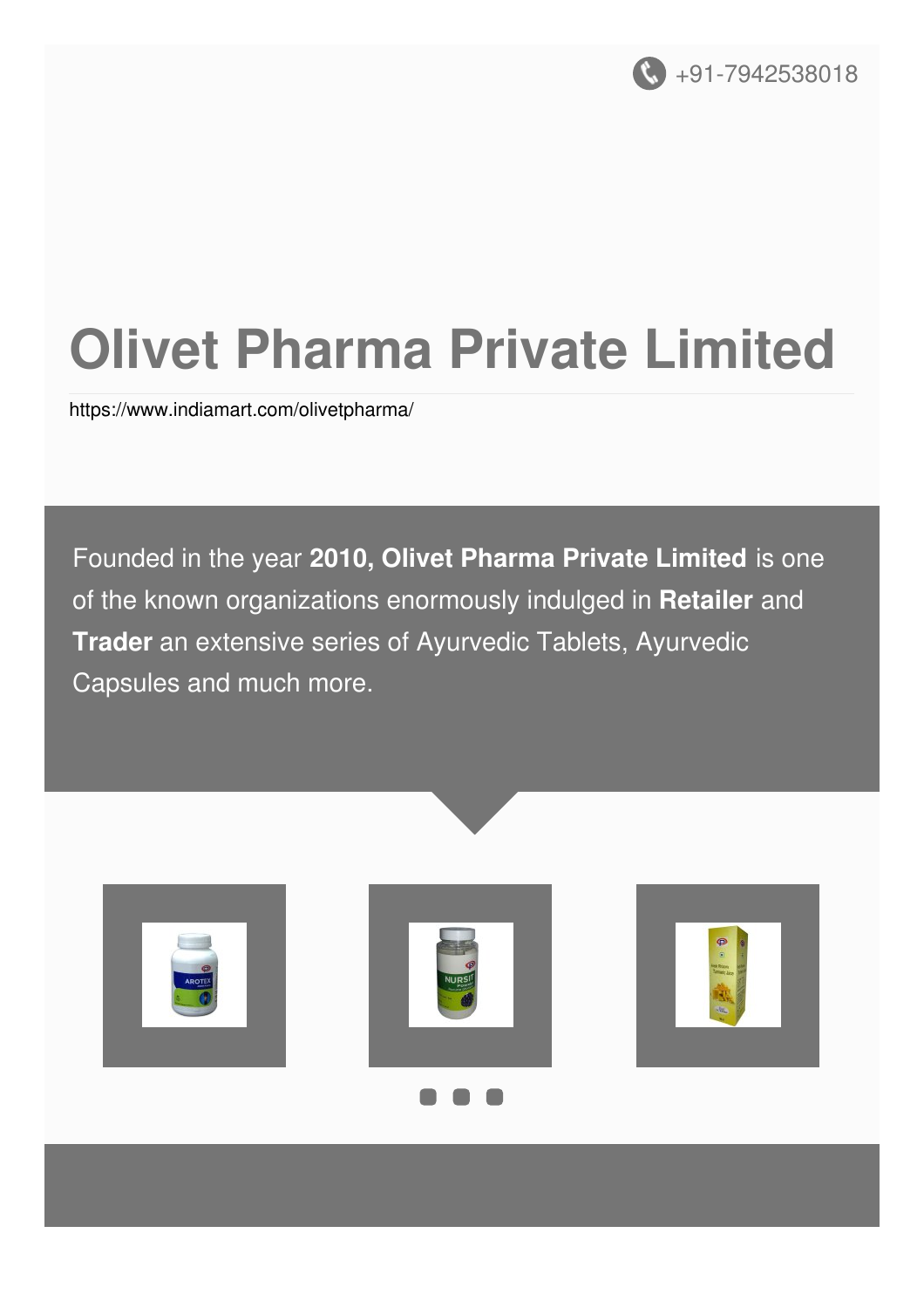### About Us

Founded in the year **2010, Olivet Pharma Private Limited** is one of the known organizations enormously indulged in **Retailer** and **Trader** an extensive series of **Ayurvedic Tablets, Ayurvedic Capsules** and much more. Our presented products are broadly employed in the market for their top features and nominal costs. Furthermore, in order to provide the best quality of products, these products are checked on varied quality parameters employing the advanced techniques.

Moreover, we work under the command of our mentor **Miss**. **Priyanki**. Under his leadership, we have obtained a well-known position in the market.

> **For more information, please visit** <https://www.indiamart.com/olivetpharma/profile.html>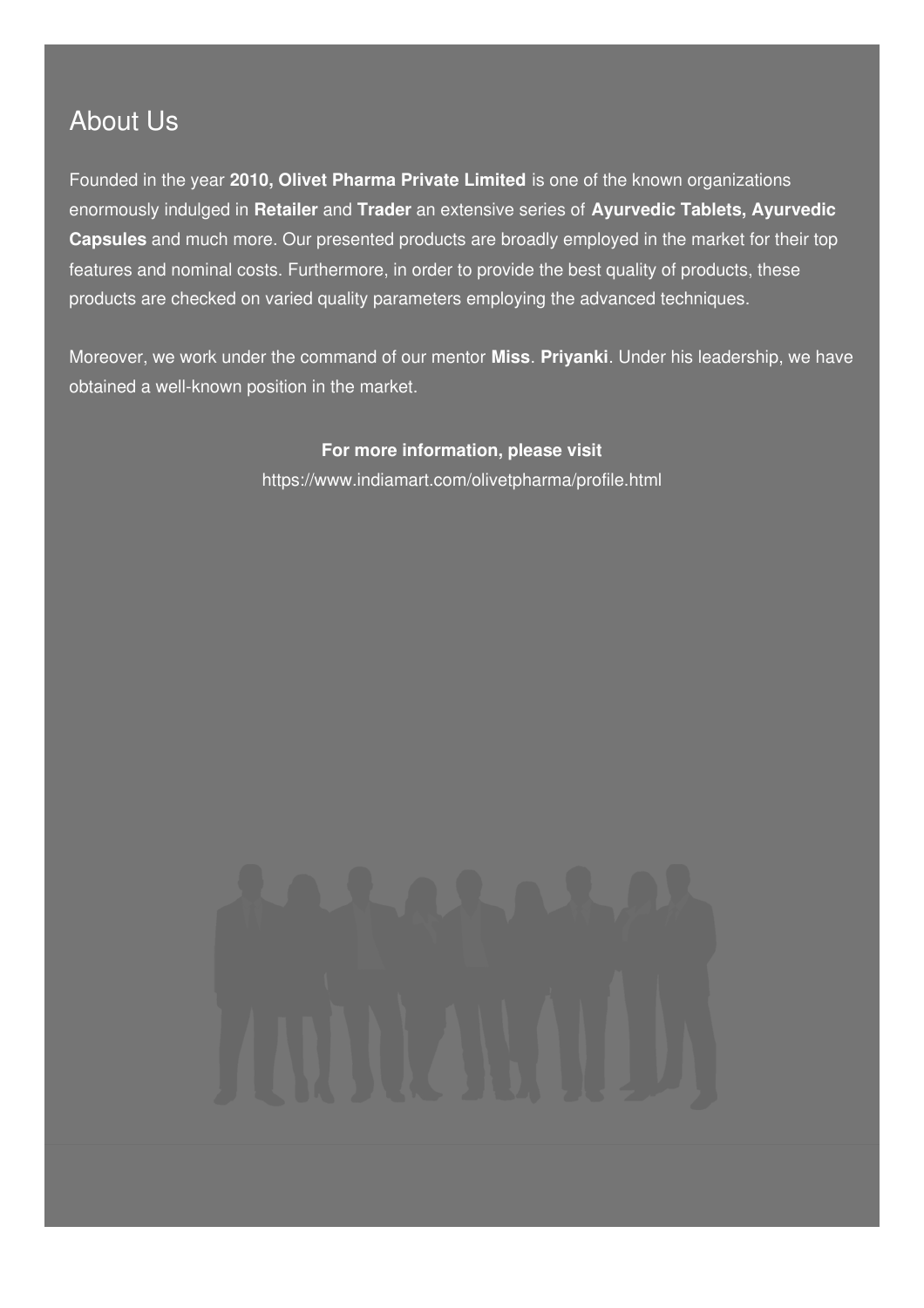### **AYURVEDIC CAPSULES**



**Arotex Joint Care Capsules** 



Stard Vitality Support<br>Capsules



Pacimax Stress Management Capsules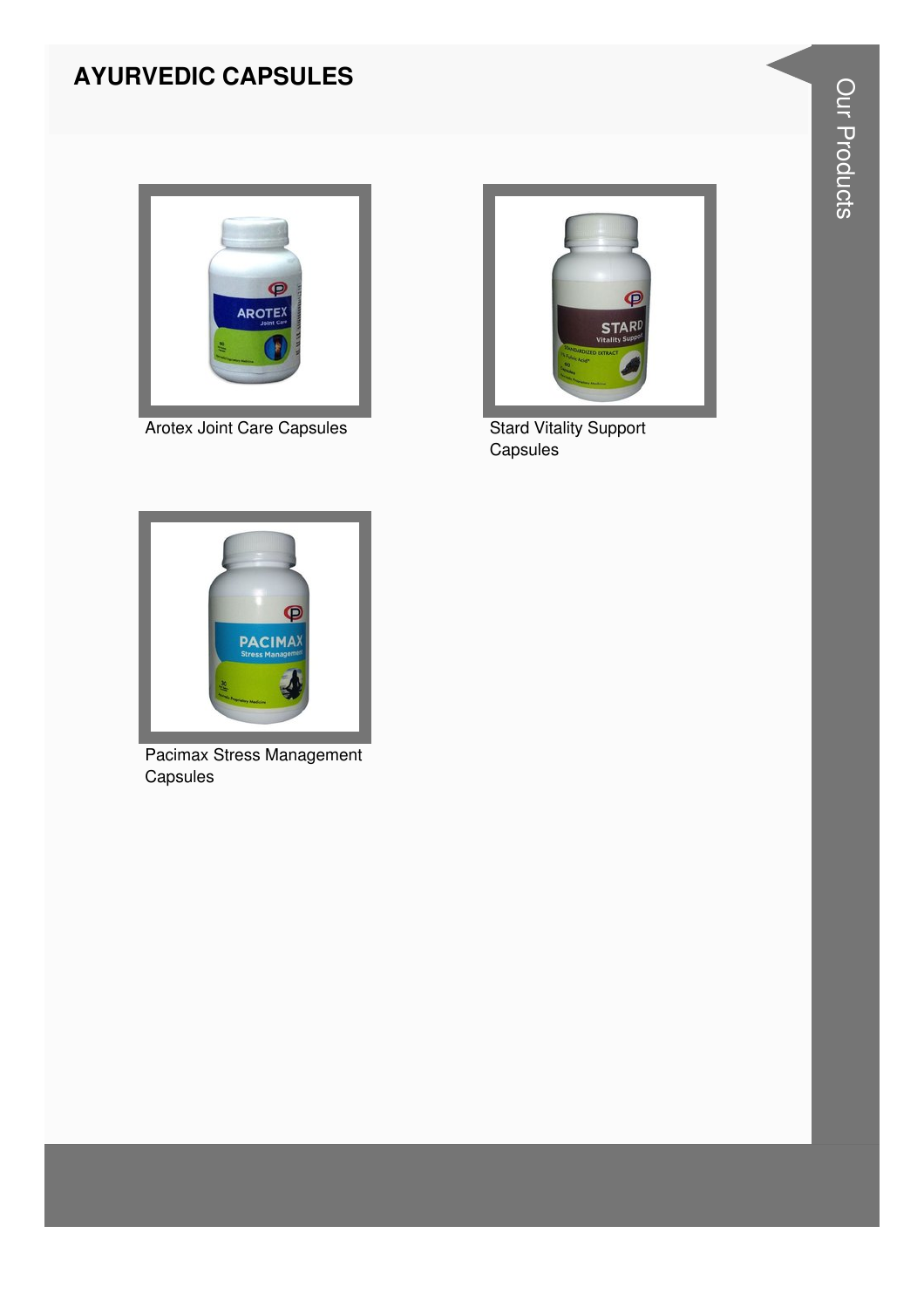#### **NEW ITEMS**



**Herbal Medicine** 



**Ayurvedic Medicine** 



Ayurvedic Menstrual Cycle<br>Medicine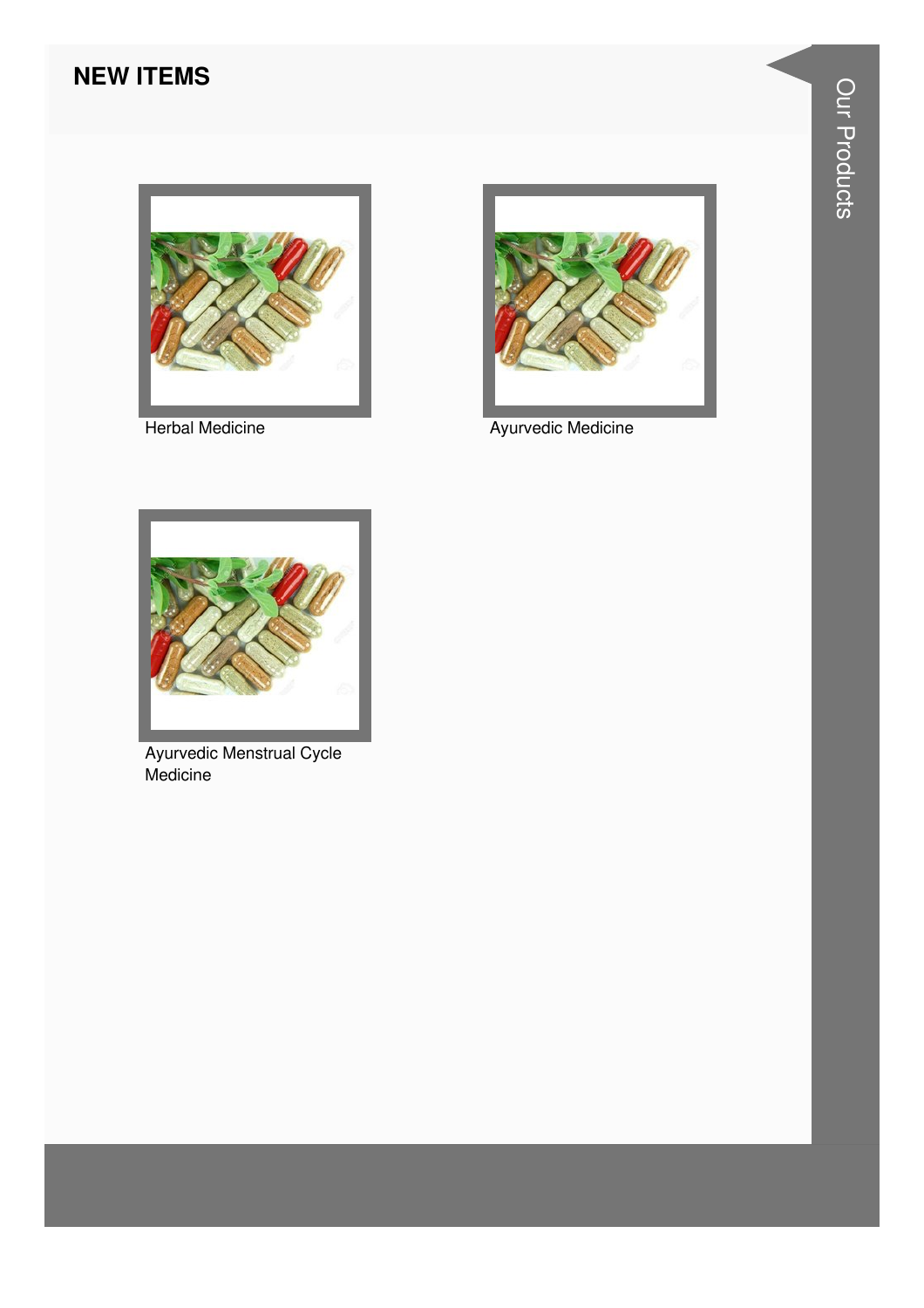

**Nursit Powder** 



Evax Gas Acidity Powder



Fresh Rhizome Turmeric Juice



Wheat Grass Aloe Vera Plus Juice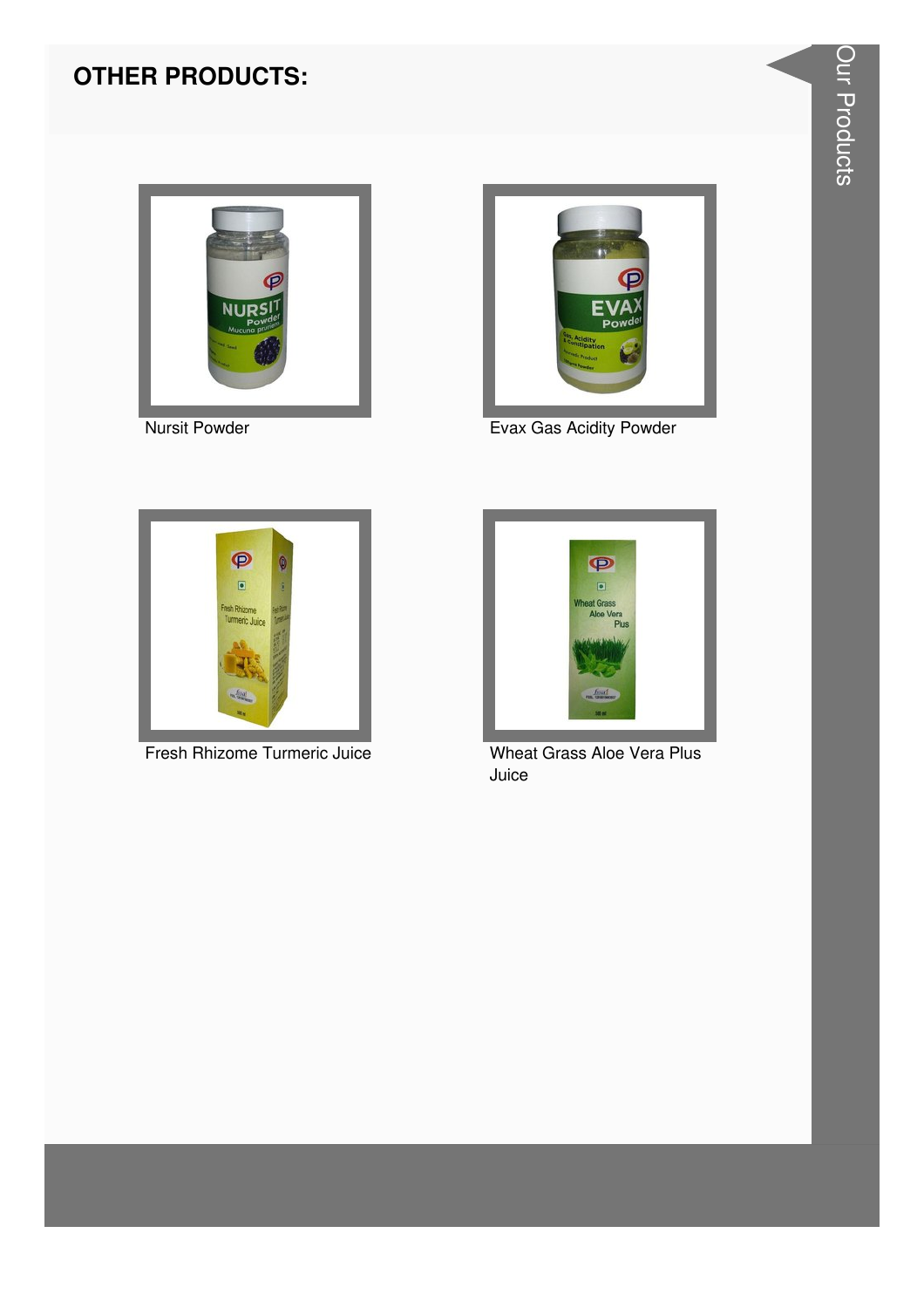

Clump Hemorrhoidal Formula



Diapro Sugar Management



Ayurvedic Kidney Medicine



**Herbal Syrups**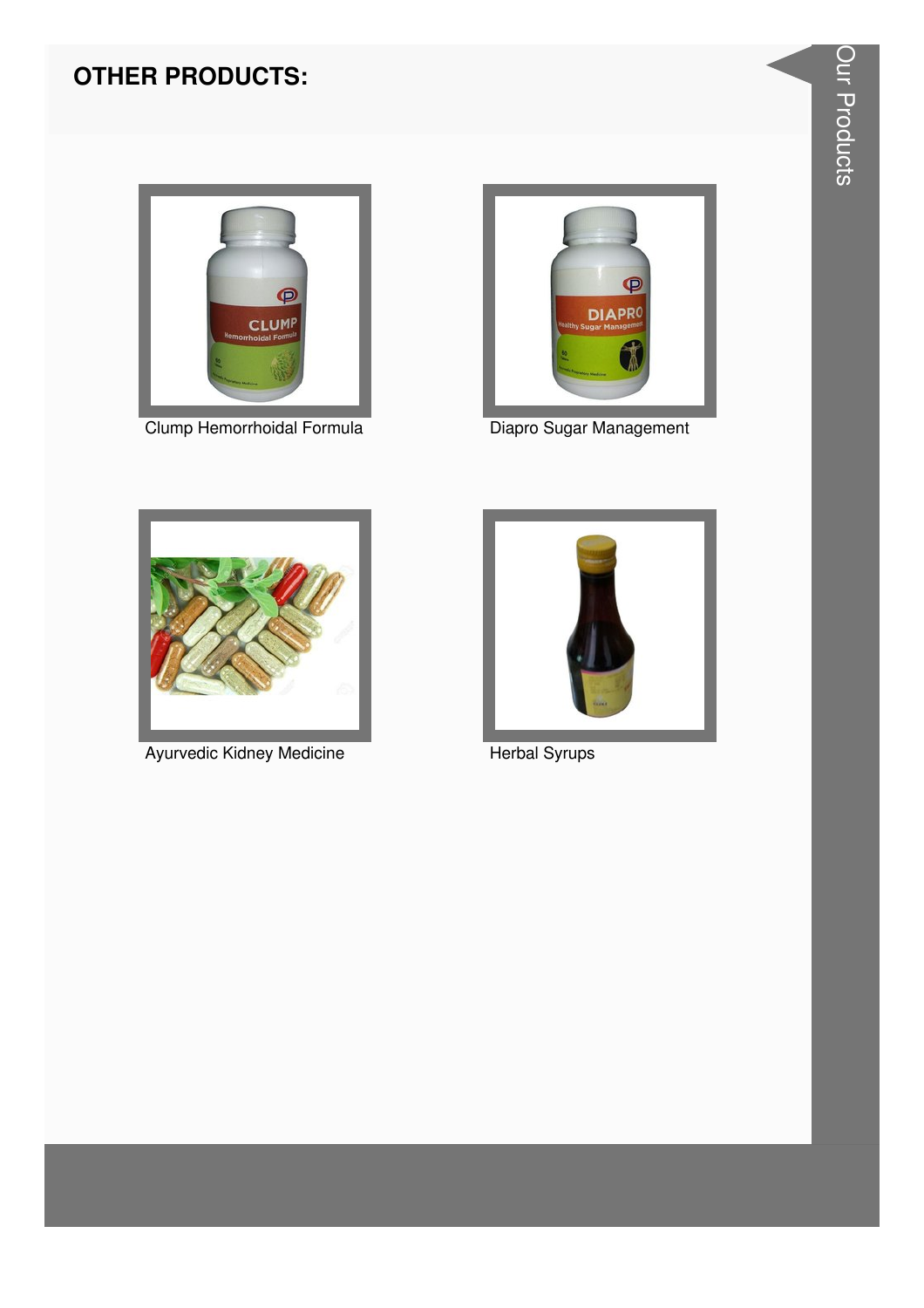

Ayurvedic Juice



Organic Aloe Vera Juice



Herbal Joint Pain Care Kit



Arotex Oil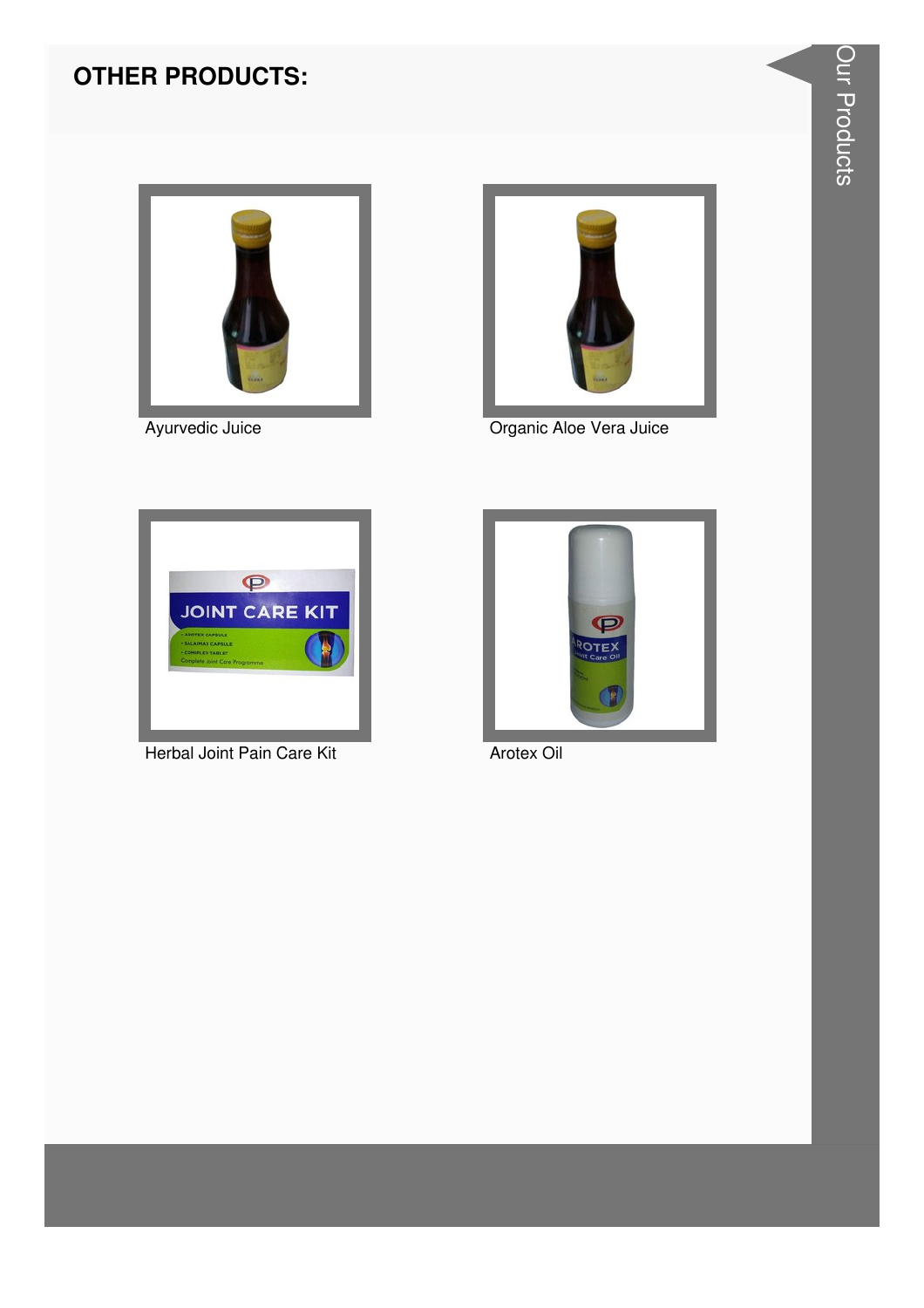

Himalaya Herbal Capsules & Tablets



**IMC Herbal Capsules &** Tablets



Herbalhills Herbal Capsules & Tablets



Herbal Hills Ayurvedic Powders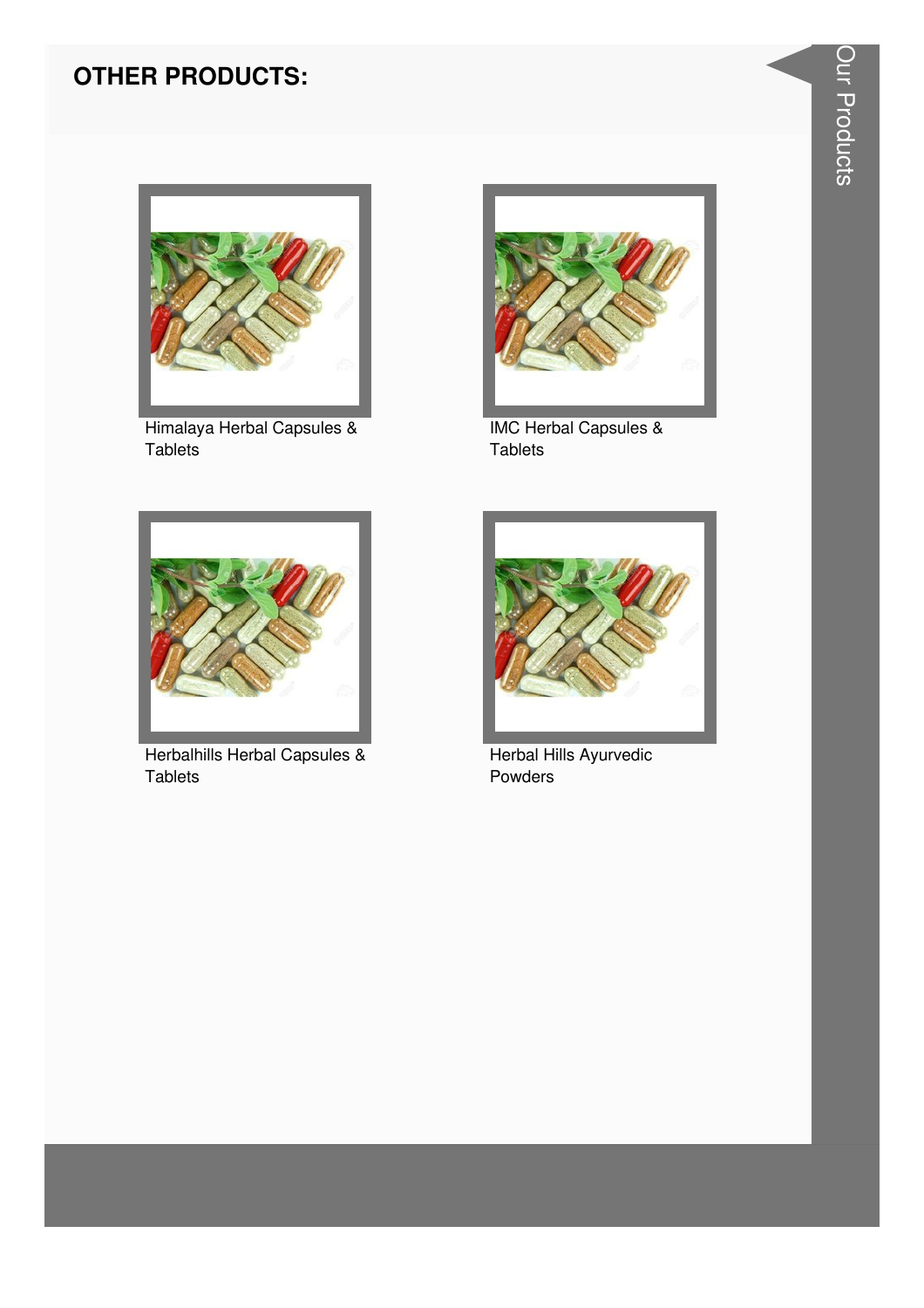

Safi Syrup



Ayurveda Products



**Ayurvedic Throat Drops** 



**Ayurvedic Thyroid Capsules**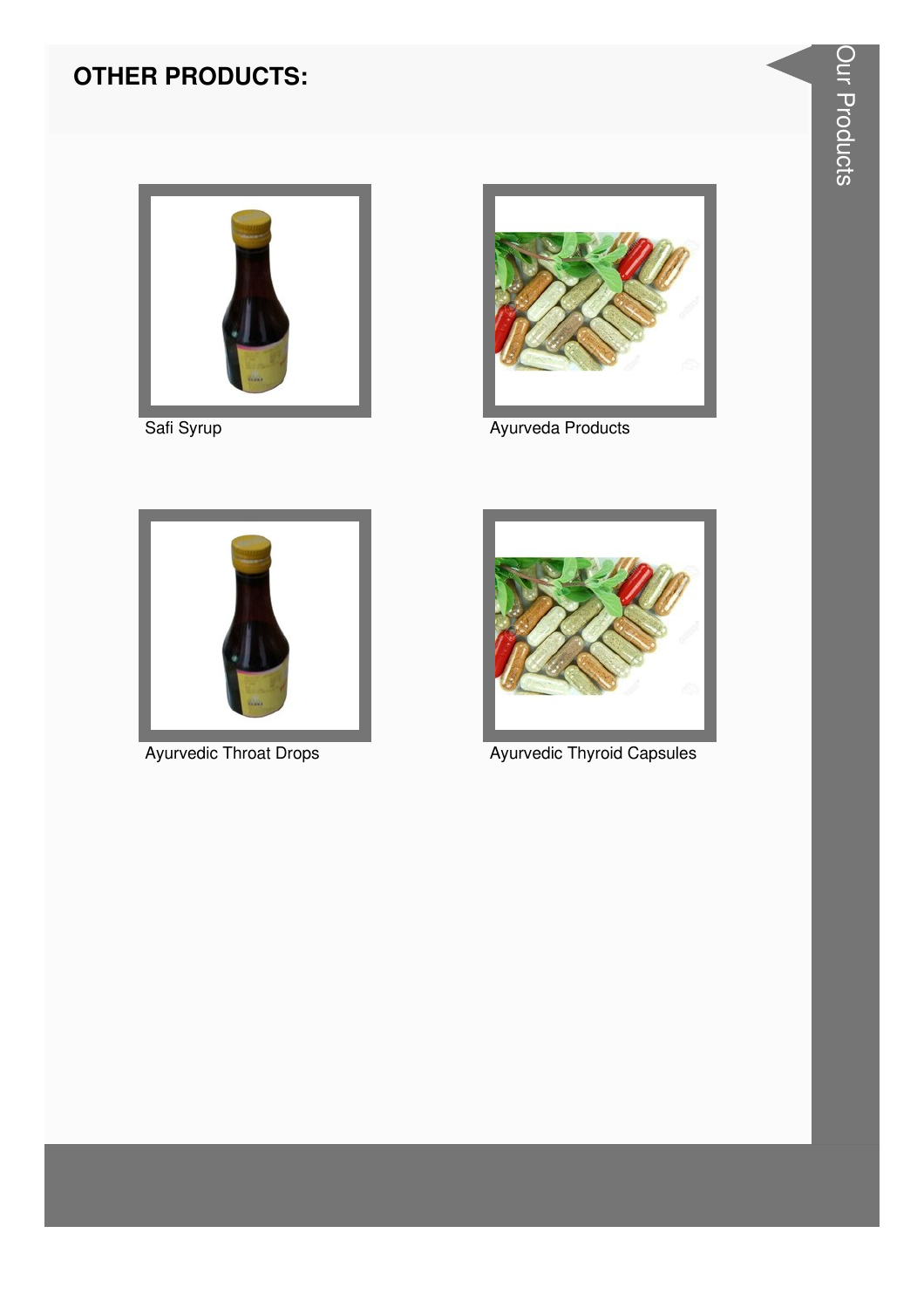

**Ayurvedic Immunity Booster** Medicine



Ayurvedic Constipation Tablets



Ayurvedic Churna



Ayurvedic Supplements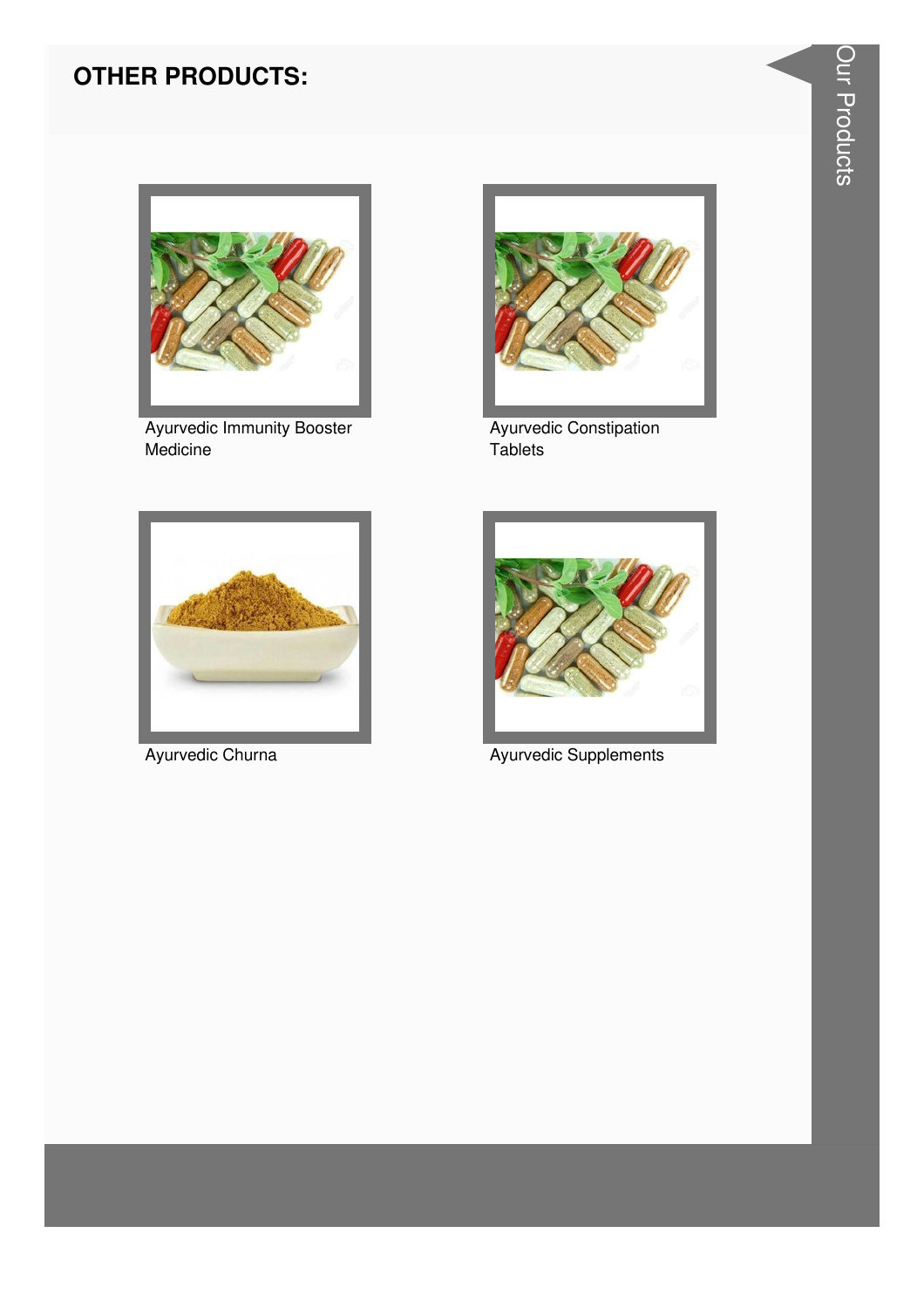

Himalaya Liv 52 Tablets



Himalaya Cystone Tablet



Natural Juice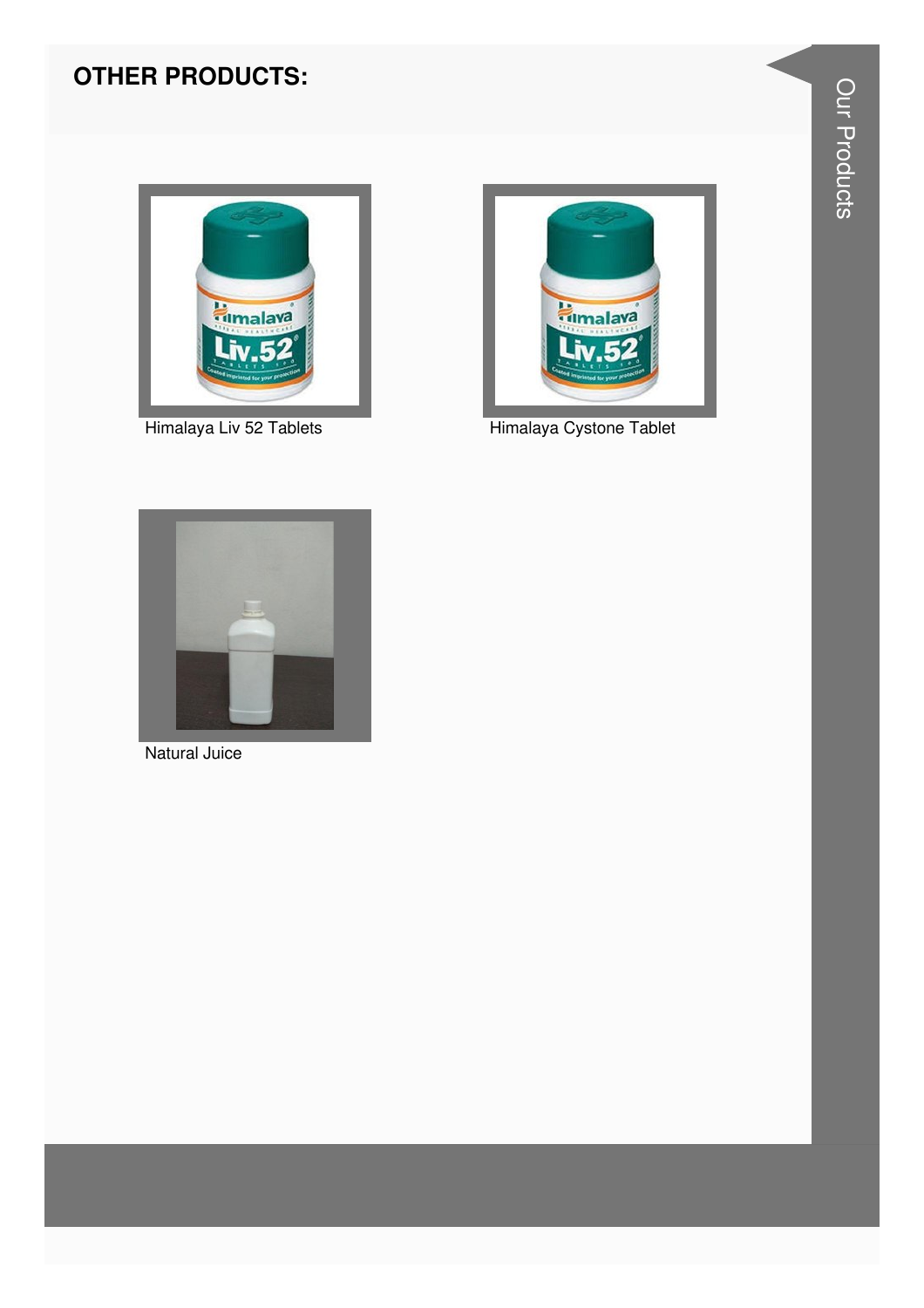## Factsheet

| Year of Establishment            | $\div$ 2010                  |
|----------------------------------|------------------------------|
| <b>Nature of Business</b>        | : Retail Trader              |
| <b>Total Number of Employees</b> | $\therefore$ 26 to 50 People |